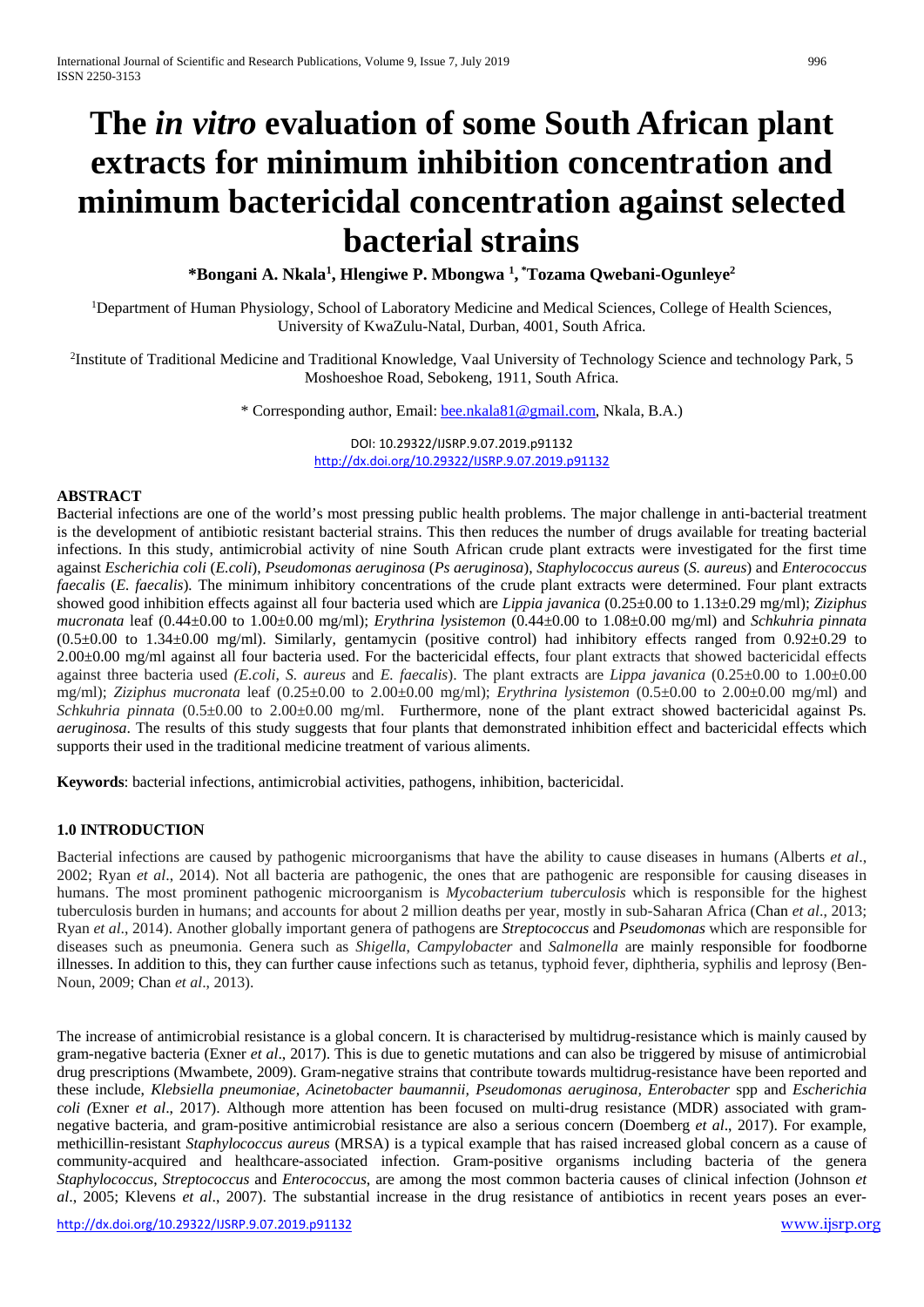The organisms play a pivotal role in developing resistance to antibiotics. However, patients are also partly responsible for antibiotic resistance due to overuse, misuse, and/or lack of adherence to the prescription, failure to complete the course which has led to ever-increasing levels of resistance to antibiotic treatment (Franco *et al*., 2009; Prestinaci *et al*., 2016). Drug resistance has become particularly problematic in recent times because of the slow pace at which novel antibiotics are being discovered while antibiotic use continues to rise (Li and Webster, 2018). Due to the prevalence of microbial resistant strains, there is a need to focus on the plant species that show antimicrobial activities. The identification of plant species with antimicrobial properties is of great importance for therapeutic treatment of patients (Artizzu *et al*., 1995; Izoo *et al*., 1995; Eloff, 1998; Selvamohan *et al*., 2012).

It is important to evaluate the ability of plant extracts to inhibit the growth of known pathogenic microorganisms. The general method used by most investigators is agar diffusion assay for the determination of microbial activities (Nascimento *et al*., 2000; Al-Hussainin and Mahasneh, 2009). For the interest of this study, a sensitive and quick microplate method previously described by Eloff (1998) was used. This method is useful when investigating extracts with unknown components. Furthermore, this technique addresses shortfalls that have been observed on the agar diffusion; such as microbial effects may be inhibited by extrinsic factors or contamination (Marsh and Goode, 1994). Moreover, this method clearly distinguishes between bactericidal and bacteriostatic effects and it can determine minimum inhibitory concentration (Eloff, 1998). In addition, the minimum bactericidal concentration can be defined as the lowest concentration that can kill any visible bacterial growth (Sen and Batra, 2012).

#### **2.0 METHODS AND MATERIALS**

#### **2.1 Plant collection and extraction**

Plant species (n=9) were collected from Walter Sisulu National Botanical Gardens in South Africa, in February 2017 (**see Table 1 here below**). The voucher specimen are held at Walter Sisulu National Botanical Gardens herbarium. The plant material was airdried in a well ventilated room. After drying, the plants were ground into fine power and stored away from light at room temperature.

| <b>NUMBER</b>  | <b>NAME</b>                | <b>FAMILY</b> | <b>PART</b> | <b>ACCESSION</b><br><b>NUMBER</b> | <b>VOUCHER OF SPECIMEN</b><br><b>COLLECTED</b> |                  |
|----------------|----------------------------|---------------|-------------|-----------------------------------|------------------------------------------------|------------------|
|                |                            |               |             |                                   | <b>DATE</b>                                    | <b>NUMBER</b>    |
| 1              | Euclea crispa              | Ebenaceae     | Leaf        | 24/1982                           | 11/10/1982                                     | 24, Behr, C.M    |
| $\mathfrak{D}$ | Euclea natalensis          | Ebenaceae     | Leaf        | 178/1987                          | 10/6/1987                                      | 479; Steel, B.S. |
| 3              | Schuhria pinnata           | Asteraceae    | Weed        | N/A                               | N/A                                            | N/A              |
| 4              | Ziziphus<br>mucronata      | Rhamnaceae    | Leaf        | 36/1982                           | 15/10/1982                                     | 39; Behr, C.M    |
| 5              | Ziziphus<br>mucronata      | Rhamnaceae    | Fruit       | 36/1982                           | 15/10/1982                                     | 39; Behr, C.M    |
| 6              | Lippia javanica            | Verbenaceae   | Leaf        | 16/2014                           | 22/1/2014                                      | 28; Kondlo, M    |
| $\overline{7}$ | Vernonia<br>oligocephala   | Asteraceae    | Leaf        | 268/2013                          | 12/05/2013                                     | 29; Hankey, A.J  |
| 8              | Clerodendrum<br>myricoides | Lamiaceae     | Leaf        | 11/1987                           | 2/2/1987                                       | 367, Steel, B.S. |
| 9              | Erythrina<br>lysistemon    | Fabaceae      | Leaf        | 21/1982                           | 7/10/1982                                      | 22; Behr, C.M.   |

**Table 1**: Nine plant species with accession numbers and voucher specimen numbers use in this study.

# **2.2 Preparation of crude extracts for biological assays**

The ground plant extracts (leaves and fruit) were extracted with 90% methanol (1 g/10 ml) in clean honey jars and vigorously shaken for 3 hours. The crude extracts were filtered through Whatman No.1 filter paper and dried at room temperature under a stream of cold air. The crude extracts were reconstituted in methanol, dichloromethane and acetone at a concentration of 10 mg/ml for all assays

# **2.3 Bacterial strains**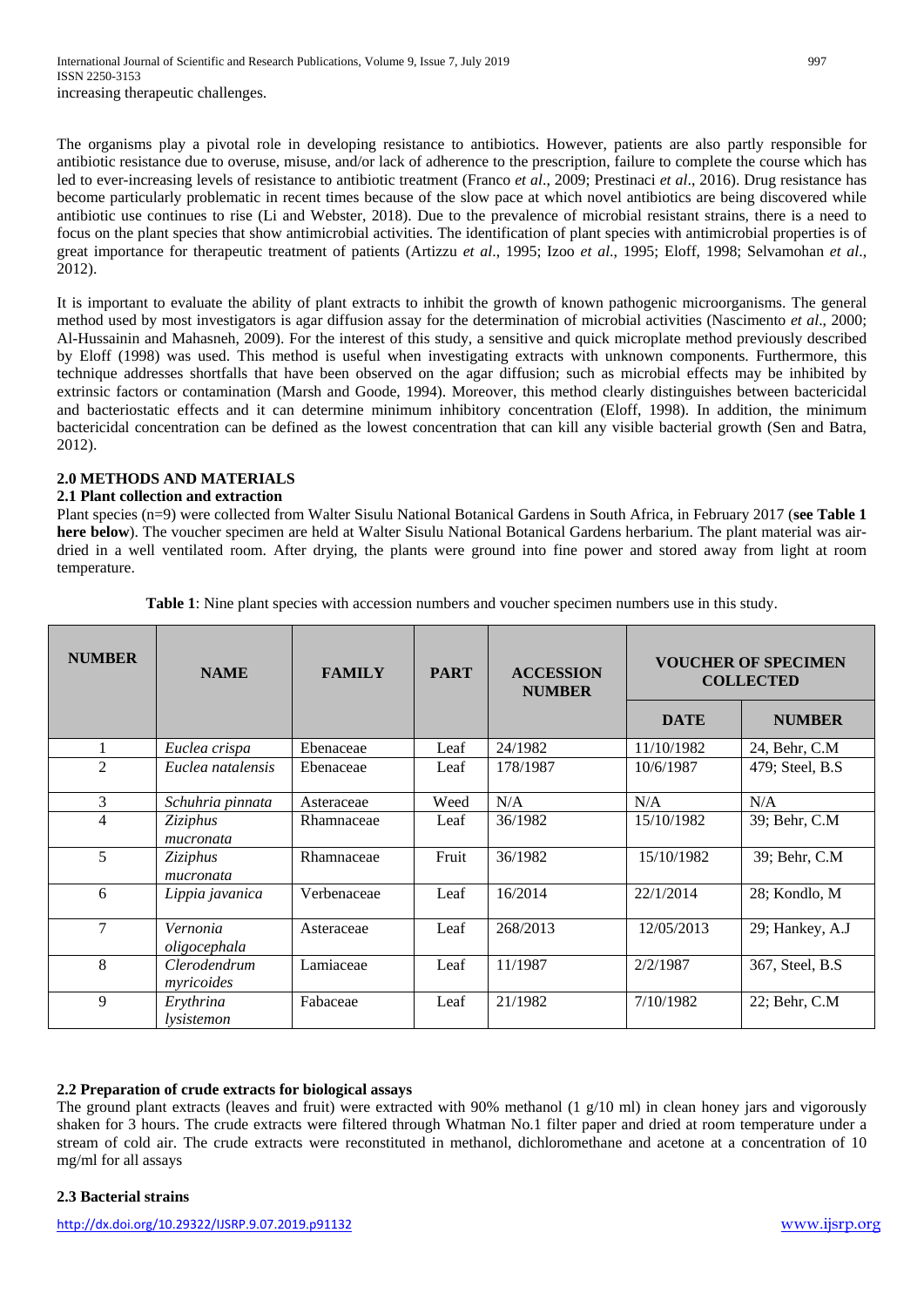International Journal of Scientific and Research Publications, Volume 9, Issue 7, July 2019 998 ISSN 2250-3153

The antimicrobial activities of the plant extracts were tested against gram-negative bacteria [*Escherichia coli* (NCTC10538) and *Pseudomonas aeruginosa* (ATCC27853)] and gram-positive bacteria [*Staphylococcus aureus* (NCTC10538) and *Enterococcus faecalis* (ATCC29212)]*.* These bacterial strains were donated by the Pearson Institute of Higher Education, South Africa and the University of Pretoria Paraclinical Department. The bacterial strains were continuously maintained in nutrient agar and Mueller-Hinton agar sub-cultured weekly in order to ensure that fresh cultures were used each time for an inoculum preparation.

# **2.4 Determination of minimal inhibitory concentration (MIC)**

Minimal inhibitory concentrations (MIC's) were determined using the microplate dilution method developed by Eloff (1998). Methanol (MeOH) crude plant extracts were re-dissolved in 50% distilled water and 50% solvent, namely MeOH, dichloromethane (DCM) and acetone (AC) to a concentration of 8 mg/ml. One hundred microliters (100 µl) of dissolved plant extract and a positive control, gentamicin (Sigma-Aldrich, Cat No, 1405-41-0) were serially diluted with distilled water in a 96 well plate. Bacterial suspension (100 µl), standardised to McFarland standard No. 0.5, was added to each well. The following concentrations of plant extracts were used in these experiments: 2, 1, 0.5, 0.25, 0.125, 0.062, 0.031 and 0.015 mg/ml respectively. Sealed plates were incubated at 37℃ for 24 hours.

To indicate growth, 40 µl of *p-*iodonitrotetrazolium violet (INT) (Sigma-Aldrich, Cat NO. 18377), was dissolved in distilled water and added to the microplate wells were incubated at 37℃ for 30-45 minutes. The presence of bacterial growth was observed as a pink/red colour, and clear wells indicated the inhibition of bacterial growth by the plant extract. The extract dissolving solvents (MeOH, DCM and AC) were used as negative controls and gentamicin served as a positive control (50  $\mu$ g/ml). The assay was performed in quadruplicates and repeated three times.

## **2.5 Determination of minimal bactericidal concentration (MBC)**

Minimal bactericidal concentration (MBC) was recorded as the lowest concentration of the crude plant extract that killed 100% of the test organisms. MBC was determined by adding 50 µl aliquots of the serial dilution which did not show any visible growth after incubation in the MIC assay, and 50 µl of INT, to 100 µl of Muller-Hinton broth. The plates were incubated at 37°C for 24 hours. The presence of bacterial growth was indicated by a pink/red colour, and clear wells indicated the inhibition of bacterial growth by the plant extract. The lowest concentration indicating inhibition of growth was recorded as the MBC.

#### **2.6 Statistical analysis**

The assay was performed in quadruplicate and repeated three times. All data was expressed as mean and standard deviation using MS Excel 2013 and ANOVA GraphPad Prism 5.

#### **3.0 RESULTS**

Antimicrobial effects of nine plant extracts were evaluated in terms of their ability to inhibit growth of the selected bacterial strains. Nine extracts were screened and found to be active against one or more of bacterial strains used (**see Table 2**). There was no significant difference observed between the solvents used in reconstitution of the extracts. For the results interpretation, an inhibition effect below 1 mg/ml was considered to be a good activity effect and anything above 1 was considered as moderate activity. Essentially above 2 mg/ml was not considered active effect in this study.

| <b>Plant Species</b> | <b>Plant part</b> | <b>Solvent</b> | $E.$ coli (mg/ml) | Ps. aeruginosa<br>(mg/ml) | S. aureus<br>(mg/ml) | E. faecalis<br>(mg/ml) |
|----------------------|-------------------|----------------|-------------------|---------------------------|----------------------|------------------------|
|                      |                   |                | <b>Mean</b> ± SDV | <b>Mean</b> ± SDV         | <b>Mean</b> ± SDV    | $Mean \pm SDV$         |
|                      |                   | MeOH           | $1.75 \pm 0.00$   | $2.00 \pm 0.00$           | $1.67 \pm 0.00$      | $1.63 \pm 0.00$        |
| Euclea crispa        | leaf              | <b>DCM</b>     | $1.75 \pm 0.00$   | $2.00 \pm 0.00$           | $1.60 \pm 0.58$      | $1.44 \pm 0.00$        |
|                      |                   | EA             | $1.28 \pm 0.00$   | $1.50 \pm 0.71$           | $1.34 \pm 0.00$      | $1.38 \pm 0.00$        |
|                      | leaf              | MeOH           | $1.25 \pm 0.00$   | $1.00 \pm 0.00$           | $1.33 \pm 0.00$      | $1.12 \pm 0.00$        |
| Euclea natalensis    |                   | <b>DCM</b>     | $1.75 \pm 0.00$   | $2.00 \pm 0.00$           | $1.60 \pm 0.58$      | $1.55 \pm 0.58$        |
|                      |                   | EA             | $1.38 \pm 0.00$   | $2.00 \pm 0.00$           | $1.41 \pm 0.00$      | $1.43 \pm 0.00$        |
|                      | leaf              | MeOH           | $1.00 \pm 0.00$   | $1.25 \pm 0.00$           | $1.25 \pm 0.58$      | $1.34 \pm 0.00$        |
| Schkuhria pinnata    |                   | <b>DCM</b>     | $1.00 \pm 0.00$   | $1.25 \pm 0.00$           | $1.10 \pm 0.00$      | $1.13 \pm 0.58$        |
|                      |                   | EA             | $0.50 \pm 0.00$   | $0.63 \pm 0.00$           | $0.74 \pm 0.58$      | $0.94 \pm 0.00$        |
|                      | leaf              | MeOH           | $0.50 \pm 0.00$   | $0.63 \pm 0.00$           | $0.82 \pm 0.58$      | $0.83 \pm 0.00$        |
| Ziziphus mucronata   |                   | <b>DCM</b>     | $1.00 \pm 0.00$   | $0.88 {\pm} 0.00$         | $0.84 \pm 0.00$      | $0.82{\pm}0.00$        |
|                      |                   | EA             | $0.50 \pm 0.00$   | $0.44 \pm 0.00$           | $0.61 \pm 0.58$      | $0.67 \pm 0.00$        |
| Ziziphus mucronata   | fruit             | MeOH           | $1.00 \pm 0.00$   | $0.50 \pm 0.00$           | $1.15 \pm 0.00$      | $0.98 \pm 0.00$        |
|                      |                   | <b>DCM</b>     | $1.75 \pm 0.00$   | $2.00 \pm 0.00$           | $1.60 \pm 0.58$      | $1.55 \pm 0.58$        |

**Table 2**: Minimal inhibitory concentration of nine plant extracts expressed in mean and standard deviation.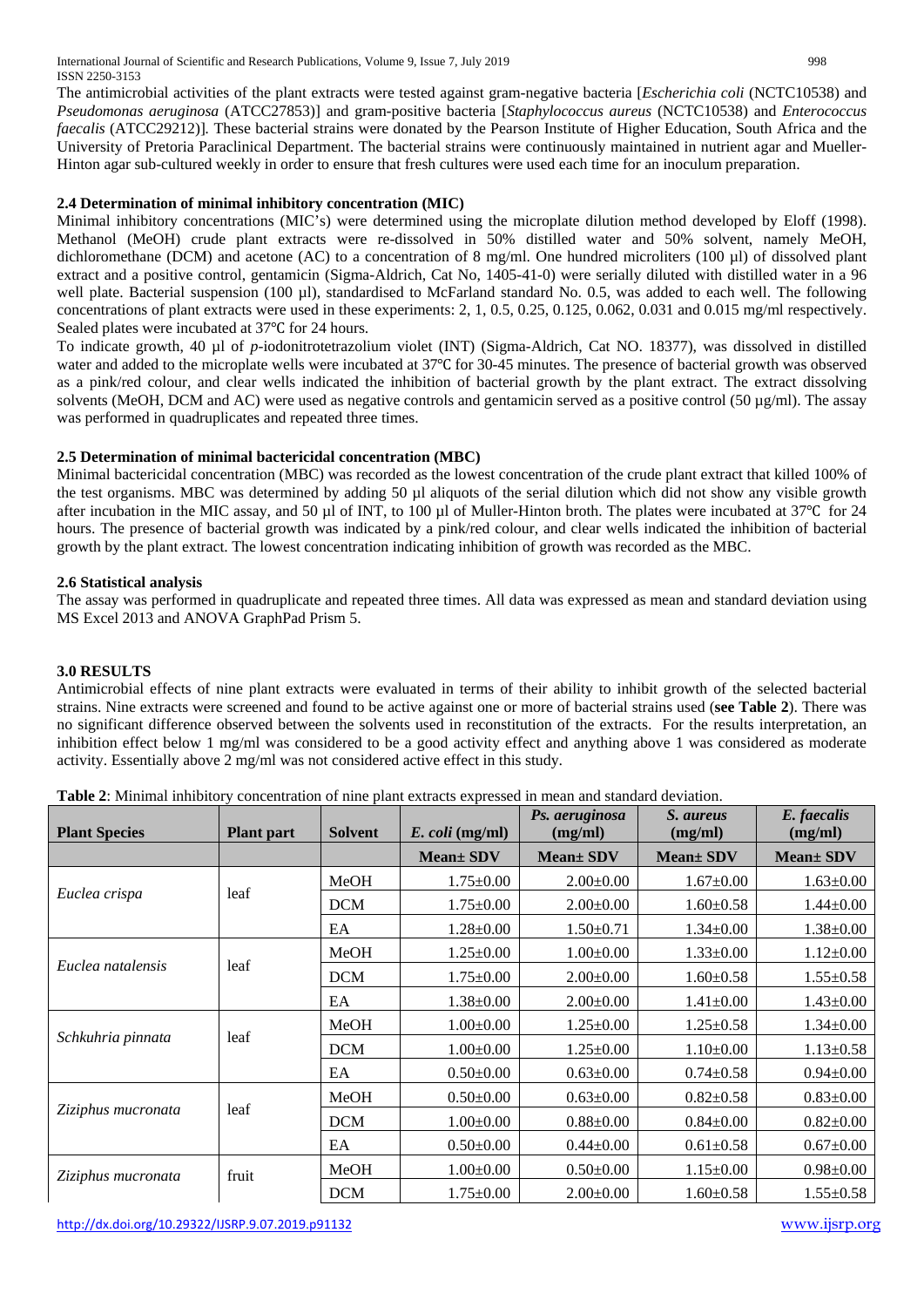International Journal of Scientific and Research Publications, Volume 9, Issue 7, July 2019 999 ISSN 2250-3153

| 100112200 2100  |      |                                |                 |                 |                 |                 |  |  |  |
|-----------------|------|--------------------------------|-----------------|-----------------|-----------------|-----------------|--|--|--|
|                 |      | EA                             | $1.50 \pm 0.58$ | $2.00 \pm 0.00$ | $1.31 \pm 0.00$ | $.06 \pm 0.00$  |  |  |  |
|                 |      | <b>MeOH</b><br>$0.25 \pm 0.00$ |                 | $0.50+0.87$     | $0.53 \pm 0.00$ | $0.49 \pm 0.00$ |  |  |  |
| Lippia javanica | leaf | <b>DCM</b>                     | $0.50 \pm 0.00$ | $1.13 \pm 0.29$ | $1.11 \pm 0.58$ | $1.03 \pm 0.29$ |  |  |  |
|                 |      | EA                             | $0.50 \pm 0.00$ | $0.50 \pm 0.29$ | $0.43 \pm 0.00$ | $0.50 \pm 0.87$ |  |  |  |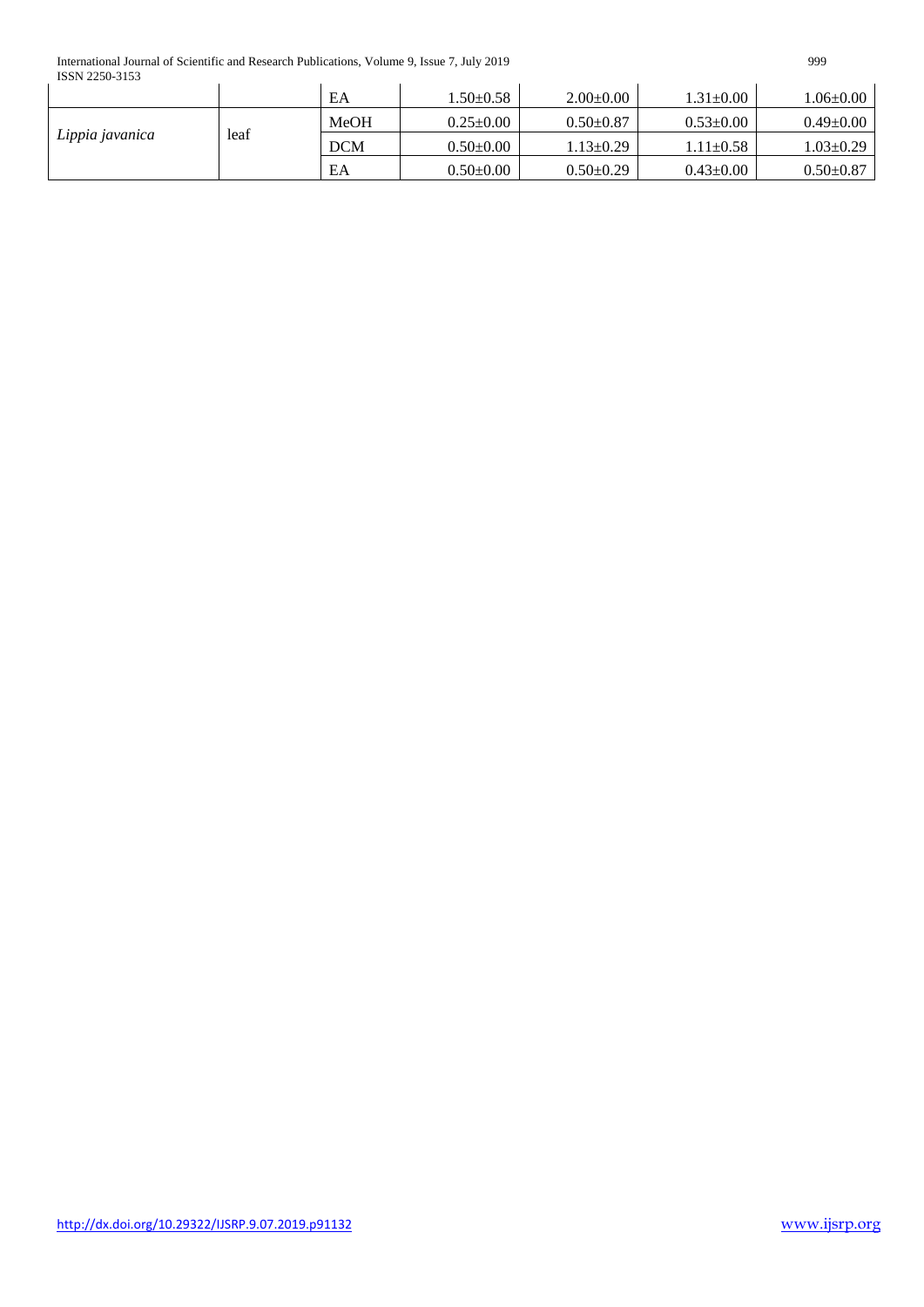|                         |                   |                | E. coli         | Ps. aeruginosa  | S. aureus       | E. faecalis     |
|-------------------------|-------------------|----------------|-----------------|-----------------|-----------------|-----------------|
| <b>Plant Species</b>    | <b>Plant part</b> | <b>Solvent</b> | (mg/ml)         | (mg/ml)         | (mg/ml)         | (mg/ml)         |
| Vernonia oligocephala   | leaf              | MeOH           | 1.06±0.87       | $1.00 \pm 0.00$ | $1.26 \pm 0.00$ | $1.26 \pm 0.58$ |
|                         |                   | <b>DCM</b>     | $1.25 \pm 0.00$ | $1.00 \pm 0.00$ | $1.25 \pm 0.58$ | $1.34 \pm 0.00$ |
|                         |                   | EA             | $1.75 \pm 0.00$ | $2.00 \pm 0.00$ | $1.67 \pm 0.00$ | $1.63 \pm 0.00$ |
| Clerodendrum myricoides | leaf              | MeOH           | 1.75±0.00       | $2.00 \pm 0.00$ | $1.52 \pm 0.58$ | 1.49±0.58       |
|                         |                   | <b>DCM</b>     | $1.25 \pm 0.00$ | $1.00 \pm 0.00$ | $1.17 \pm 0.58$ | $1.17 \pm 0.58$ |
|                         |                   | EA             | $1.75 \pm 0.00$ | $2.00 \pm 0.00$ | $1.67 \pm 0.00$ | $1.63 \pm 0.00$ |
| Erythrina lysistemon    | leaf              | <b>MeOH</b>    | $1.00 \pm 0.00$ | $0.88 \pm 0.00$ | $0.91 \pm 0.58$ | 1.08±0.00       |
|                         |                   | <b>DCM</b>     | $0.50 \pm 0.00$ | $1.00 \pm 0.00$ | $1.00 \pm 0.58$ | $1.09 \pm 0.58$ |
|                         |                   | EA             | $0.50 \pm 0.00$ | $0.44 \pm 0.00$ | $0.50 \pm 1.01$ | $0.52 \pm 0.00$ |
| Gentamacin              |                   | MeOH           | $1.75 \pm 0.00$ | $2.00 \pm 0.00$ | $1.31 \pm 0.14$ | $1.19 \pm 0.00$ |
|                         |                   | <b>DCM</b>     | $1.19 \pm 0.00$ | $2.00 \pm 0.00$ | $1.01 \pm 0.29$ | $0.92 \pm 0.29$ |
|                         |                   | EA             | $1.19 \pm 0.00$ | $2.00 \pm 0.00$ | $1.21 \pm 0.58$ | $1.14 \pm 0.00$ |

MeOH: methanol; DCM: dichloromethane; EA: ethanol; *E. coli*: *Escherichia coli*; *Ps. aeruginosa*: *Pseudomonas aeruginosa*; *S.* 

*aureus*: *Staphylococcus aureus*; *and E. faecalis: Enterococcus faecalis.*

## **Determination of minimal inhibitory concentration (MIC)**

Table two lists the antimicrobial activity of all plant extracts. The following four plant extracts showed good antimicrobial activity against all four bacteria used which are *Lippia javanica* (0.25±0.00 to 1.13±0.29mg/ml); *Ziziphus mucronata* leaf (0.44±0.00 to 1.00±0.00 mg/ml); *Erythrina lysistemon* (0.44±0.00 to 1.08±0.00 mg/ml) and *Schkuhria pinnata* (0.5±0.00 to 1.34±0.00 mg/ml). Furthermore, it can be seen that the other five plant extracts showed good inhibition effects against three bacterial straight which were below 1.75±0.00 mg/ml, except for *Ps aeruginosa* (2.00±0.00 mg/ml). This suggests *Ps aeruginosa* is resistance against plant extracts used. Similarly, gentamycin (positive control) had inhibitory effects ranged from 0.92±0.29 to 2.00±0.00 mg/ml against all four bacteria used.

#### **Determination of minimal bactericidal concentration (MBC)**

Table 3 represents minimum bactericidal effects of nine plant extracts against all four bacteria used. Interestingly, the four plant extracts that showed inhibition effects (**see Table 2**) have demonstrated bactericidal effects against three bacteria used *(E.coli*, *S. aureus* and *E. faecalis*). The plant extracts are *Lippa javanica* (0.25±0.00 to 1.00±0.00 mg/ml); *Ziziphus mucronata* leaf (0.25±0.00 to 2.00±0.00 mg/ml); *Erythrina lysistemon* (0.5±0.00 to 2.00±0.00 mg/ml) and *Schkuhria pinnata* (0.5±0.00 to 2.00±0.00 mg/ml. Moreover, the bactericidal effects for other four plant extracts was observed to be 1.67±0.58 against *E.coli*, *S. aureus* and *E. faecalis*. Essentially, no bactericidal effect were observed for *Euclea crispa*. None of the plant extracts used showed bactericidal effects against *Ps aeruginosa*. This indicates that *Ps aeruginosa* is residence against plant extracts tested against.

| <b>Plant Species</b> | <b>Plant part</b> | <b>Solvent</b> | E. coli<br>(mg/ml) | Ps. aeruginosa<br>(mg/ml) | <i>S. aureus</i><br>(mg/ml) | E. faecalis<br>(mg/ml) |
|----------------------|-------------------|----------------|--------------------|---------------------------|-----------------------------|------------------------|
|                      |                   |                | $Mean \pm SDV$     | $Mean \pm SDV$            | $Mean \pm SDV$              | $Mean \pm SDV$         |
|                      | leaf              | MeOH           | $2.00 \pm 0.00$    | $2.00\pm0.00$             | $2.00 \pm 0.00$             | $2.00 \pm 0.00$        |
| Euclea crispa        |                   | <b>DCM</b>     | $2.00 \pm 0.00$    | $2.00 \pm 0.00$           | $1.67 \pm 0.58$             | $1.00 \pm 0.00$        |
|                      |                   | EA             | $1.00 \pm 0.00$    | $2.00 \pm 0.00$           | $2.00 \pm 0.00$             | $2.00 \pm 0.00$        |
|                      | leaf              | MeOH           | $1.00 \pm 0.00$    | $2.00 \pm 0.00$           | $2.00 \pm 0.00$             | $0.50 \pm 0.00$        |
| Euclea natalensis    |                   | <b>DCM</b>     | $2.00\pm0.00$      | $2.00 \pm 0.00$           | $1.67 \pm 0.58$             | $1.00 \pm 0.00$        |
|                      |                   | EA             | $1.00 \pm 0.00$    | $2.00\pm0.00$             | $2.00 \pm 0.00$             | $2.00 \pm 0.00$        |
| Schkuhria pinnata    | leaf              | MeOH           | $1.00 \pm 0.00$    | $2.00\pm0.00$             | $0.25 \pm 0.00$             | $2.00 \pm 0.00$        |
|                      |                   | <b>DCM</b>     | $0.50 \pm 0.00$    | $2.00\pm0.00$             | $1.00 \pm 0.00$             | $1.67 \pm 0.58$        |

**Table 3**: Minimal bactericidal concentration of nine plant extracts expressed in mean and standard deviation.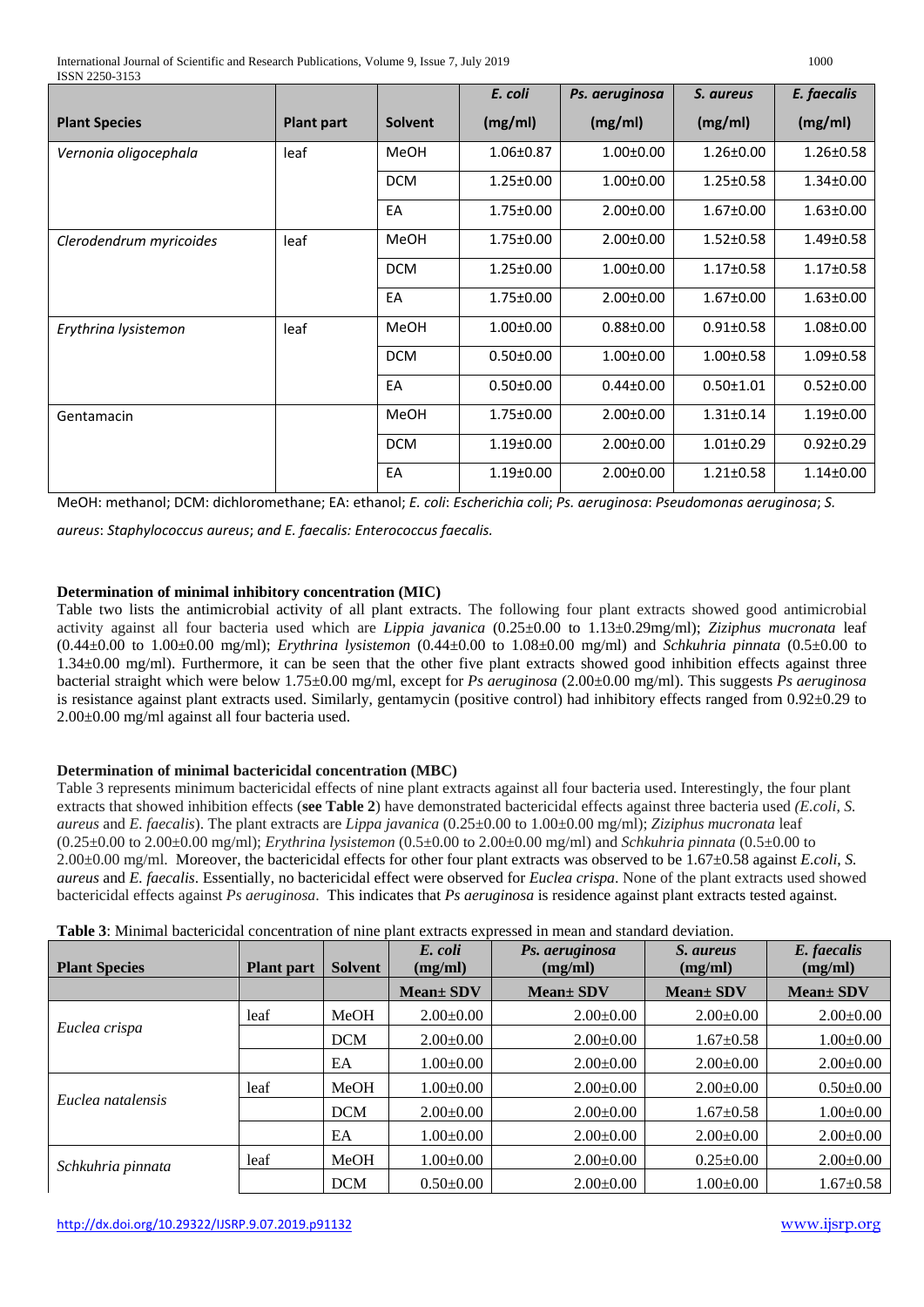International Journal of Scientific and Research Publications, Volume 9, Issue 7, July 2019 1001 ISSN 2250-3153

|       | EA         | $2.00 \pm 0.00$ | $1.00 \pm 0.00$ | $1.00 \pm 0.00$ | $2.00 \pm 0.00$ |
|-------|------------|-----------------|-----------------|-----------------|-----------------|
| leaf  | MeOH       | $0.50 \pm 0.00$ | $1.00 \pm 0.00$ | $0.25 \pm 0.00$ | $1.00 \pm 0.00$ |
|       | <b>DCM</b> | $2.00 \pm 0.00$ | $2.00\pm0.00$   | $1.00 \pm 0.00$ | $1.00 \pm 0.00$ |
|       | EA         | $0.50 \pm 0.00$ | $1.00 \pm 0.00$ | $1.00 \pm 0.00$ | $0.50 \pm 0.00$ |
| fruit | MeOH       | $0.50 \pm 0.00$ | $2.00 \pm 0.00$ | $2.00 \pm 0.00$ | $0.50 \pm 0.00$ |
|       | <b>DCM</b> | $2.00 \pm 0.00$ | $2.00\pm0.00$   | $1.67 \pm 0.58$ | $1.67 \pm 0.58$ |
|       | EA         | $0.50 \pm 0.00$ | $1.00 \pm 0.00$ | $2.00 \pm 0.00$ | $2.00 \pm 0.00$ |
| leaf  | MeOH       | $0.25 \pm 0.00$ | $0.50 \pm 0.00$ | $0.25 \pm 0.00$ | $0.50 \pm 0.00$ |
|       | <b>DCM</b> | $1.00 \pm 0.00$ | $2.00\pm0.00$   | $0.71 \pm 0.51$ | $1.00 \pm 0.00$ |
|       | EA         | $1.00 \pm 0.00$ | $0.25 \pm 0.00$ | $0.75 \pm 1.08$ | $0.50 \pm 0.00$ |
|       |            |                 |                 |                 |                 |

| <b>Plant Species</b>    | <b>Plant part</b> | <b>Solvent</b> | E. coli<br>(mg/ml) | Ps. aeruginosa<br>(mg/ml) | S. aureus<br>(mg/ml) | E. faecalis<br>(mg/ml) |
|-------------------------|-------------------|----------------|--------------------|---------------------------|----------------------|------------------------|
|                         | leaf              | MeOH           | $1.00 \pm 0.00$    | $2.00 \pm 0.00$           | $1.67 \pm 0.58$      | $2.00 \pm 0.00$        |
| Vernonia oligocephala   |                   | <b>DCM</b>     | $1.00 \pm 0.00$    | $0.50 \pm 0.00$           | $1.33 \pm 0.58$      | $1.00 \pm 0.00$        |
|                         |                   | EA             | $2.00 \pm 0.00$    | $2.00 \pm 0.00$           | $1.67 \pm 0.58$      | $2.00 \pm 0.00$        |
|                         | leaf              | MeOH           | $2.00 \pm 0.00$    | $2.00 \pm 0.00$           | $1.00 \pm 0.00$      | $2.00 \pm 0.00$        |
| Clerodendrum myricoides |                   | <b>DCM</b>     | $1.00 \pm 0.00$    | $2.00 \pm 0.00$           | $1.50 \pm 0.87$      | $1.67 \pm 0.58$        |
|                         |                   | EA             | $2.00 \pm 0.00$    | $0.50 \pm 0.00$           | $0.42 \pm 0.14$      | $2.00\pm0.00$          |
|                         | leaf              | MeOH           | $1.00 \pm 0.00$    | $1.00 \pm 0.00$           | $0.50 \pm 0.43$      | $2.00 \pm 0.00$        |
| Erythrina lysistemon    |                   | <b>DCM</b>     | $2.00 \pm 0.00$    | $2.00 \pm 0.00$           | $1.42 \pm 1.01$      | $0.67 \pm 0.29$        |
|                         |                   | EA             | $1.00 \pm 0.00$    | $0.25 \pm 0.00$           | $0.19 \pm 0.11$      | $0.50 \pm 0.00$        |
|                         |                   | MeOH           | $2.00 \pm 0.00$    | $2.00 \pm 0.00$           | $0.25 \pm 0.33$      | $1.00 \pm 0.00$        |
| Gentamacin              |                   | <b>DCM</b>     | $0.06 \pm 0.00$    | $2.00 \pm 0.00$           | $0.83 \pm 1.01$      | $0.50 \pm 0.43$        |
|                         |                   | EA             | $0.06 \pm 0.00$    | $0.25 \pm 0.00$           | $2.00 \pm 0.00$      | $0.50 \pm 0.00$        |

MeOH: methanol; DCM: dichloromethane; EA: ethanol; *E. coli*: *Escherichia coli*; *Ps. aeruginosa*: *Pseudomonas aeruginosa*; *S. aureus*: *Staphylococcus aureus*; *and E. faecalis: Enterococcus faecalis.*

#### **4.0 DISCUSSION**

The plant crude extracts were screened for their minimum inhibitory concentration and minimum bactericidal concentration using eight different concentrations; against four pathogenic organism. The findings of this research have shown that all plant extracts demonstrated inhibitory effects against pathogenic organisms tested against. However, only four plant extracts showed good inhibition effects against all three bacteria sued which are *Lippia javanica*, *Ziziphus mucronata leaf*, *Erythrina lysistemon* and *Schkuhria pinnata*. Similarly, positive control had inhibitory effects were comparable to those plant extracts gave good inhibition effects in all four pathogenic organisms used.

For the bactericidal effects, the four plant extracts that demonstrated good inhibition effects which are mentioned above also demonstrated good bactericidal effects only against three bacteria used. It was observed that *Ps. aeruginosa* did not demonstrate bactericidal effect against plant extract used.

The antimicrobial effects of plant extracts that showed inhibitory effects in our experiments are in agreement with their known medicinal use. For example, *Lippia javanica* has been reported to be used by Xhosa people to disinfect meat that has been contaminated by anthrax. In addition to that, it has been reported to be used for fever, cough, bronchitis and influenza (Van Wyk *et al*., 2009; Van Wyk, 2011). *Ziziphus mucronata* has been reported to have various medicinal used per each region and the most common one is to treat boils, swollen glands, wounds and sores (Palmer and Pitman 1972). Interestingly, *Erythrina lysistemon* bark is used to treat sores, wounds, abscesses and arthritis. Furthermore, the leaves infusions are used as ear drops to relieve earache, and decoctions of the roots are applied to sprains (Van Wyk *et al*., 1997).

Lastly, *Schuhria pinnate* have been used as a bactericide in open wounds, to treat acne, malaria and inflammation, and as a blood purifier and diuretic (Bussmann *et al*., 2008).

<http://dx.doi.org/10.29322/IJSRP.9.07.2019.p91132> [www.ijsrp.org](http://ijsrp.org/) In this study, four microorganisms were used as to assess the ability of plant extracts to inhibit their growth. These were gramnegative [*E. coli* and *Ps. aeruginosa*] and gram-positive [*S.aureus* and *E. faecalis*]. It was observed that plant extracts demonstrated a degree of inhibition towards both gram-negative and gram-positive bacteria. Generally, gram-negative bacteria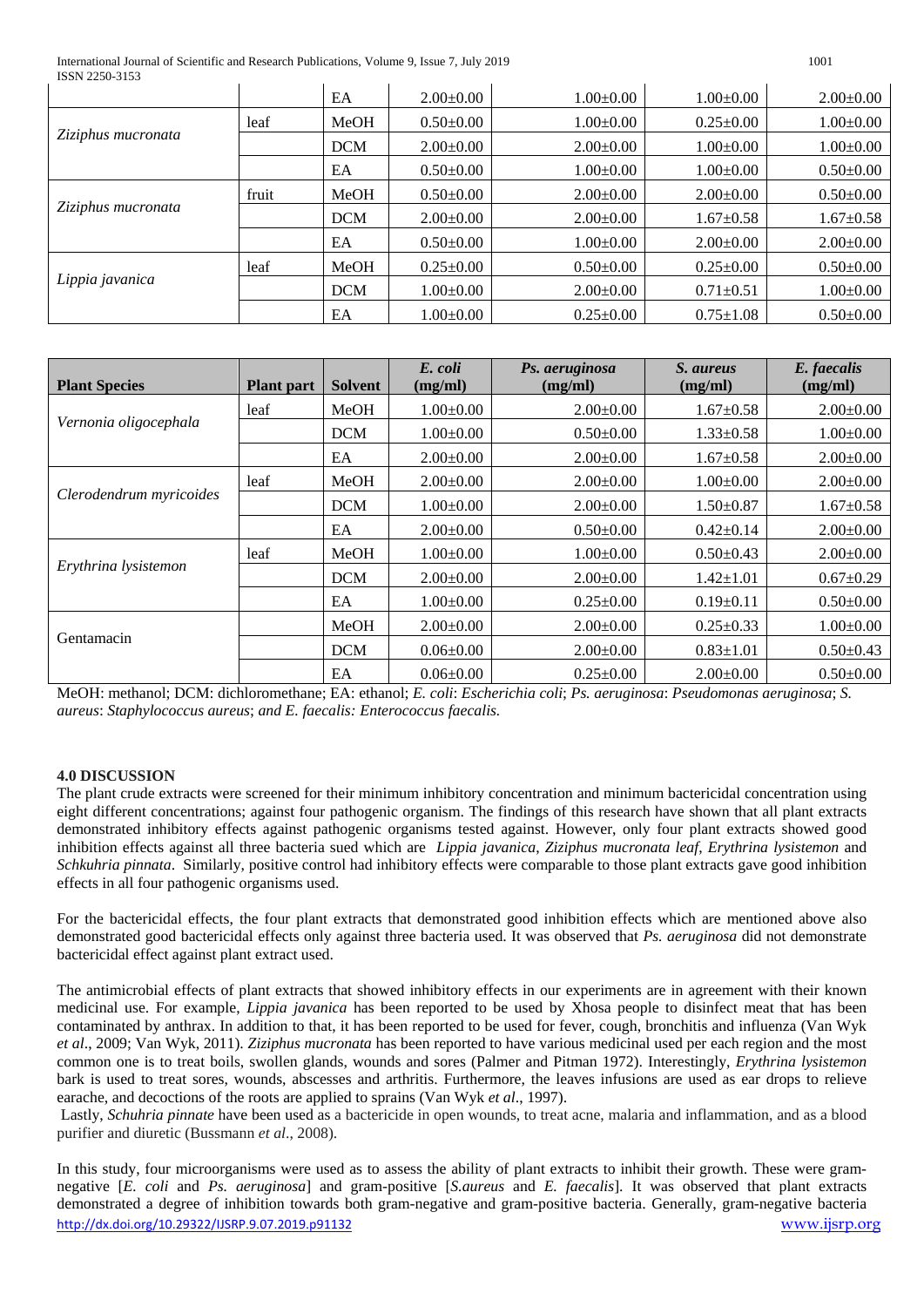International Journal of Scientific and Research Publications, Volume 9, Issue 7, July 2019 1002 ISSN 2250-3153

are resistance to most of antibiotics, mainly lipophilic and amphiphilic. This is mainly due to outer membrane in gram negative bacteria, which excludes certain drugs and antibiotics from penetrating the cell (Miller, 2016; Mia-Prochnow, 2016). In contracts to gram positive bacteria do not have outer membrane, so they are more susceptible to antibiotics (Verma, 2012; Mai-Prochnow, 2016).

In our findings *Ps. aeruginosa* was observed to be resistance towards most plant extracts tested. This was has been previously reported in literature that *Ps. aeruginosa* has the ability to develop resistance to antibiotics rather rapidly over several generations. Essentially, resistance strains makes it difficult to treat once in a host, such as a human or other animal, is infected (Griffin *et al*., 2004). The sensitive organisms (*E.coli*) demonstrated to be sensitive in our findings and this is due to the fact that *E. coli* is well characterised, widely available and sensitive to antibiotics (Livermore *et al*., 2008).

## **5.0 CONCLUSION**

To this effect, the findings suggest that there is a great need for further development of antimicrobial agents that may contribute to the improvement of future chemotherapeutic agents from medicinal plants. It was seen that *Lippia javanica*, *Ziziphus mucronata* leaf, *Erythrina lysistemon* and *Schkuhria pinnata* showed a good inhibitory and bactericidal effects against bacteria used. In four pathogenic organisms used, only *Ps. aeruginosa* demonstrated some degree on resistance is certain plant extracts used. Interestingly, *E.coli* was observed to be sensitive strain in almost all plant extracts tested followed by *S. aureus*. The plants contain diverse class of compounds which possess biologically active agents. The plant extracts have exhibited excellent antimicrobial activities, with minimum inhibitory concentrations comparable to those of standard drugs. The future work involves identification of the active compounds and characterization.

#### **6.0 CONFLICT OF INTERESTS**

The authors declare that they do not have any conflict with respect to the publication of this paper.

#### **7.0 Acknowledgements**

We thank the College Health Sciences Scholarship Grant at the University of KwaZulu-Natal, Institute of Traditional Knowledge and Traditional Medicine at the Vaal University of Technology, the National Research Foundation and Thuthuka grant for financial support received towards this study. Mr Tshepiso Lentswe is thanked for assisting with sample collection. Furthermore, we express our sincere gratitude to Prof Vivienne Russel for proofreading this manuscript.

#### **8.0 REFERENCES**

Alekshun, M. N., Levy, S.B. (2007). "Molecular mechanisms of antibacterial multidrug resistance." *Cell*. **128**: 1037–1050.

Al-Hussaini, R., Mahasneh, A.M. (2009). "Microbial growth and quorum sensing antagonist activities of herbal plants extracts." *Molecules*. **14**: 3425-3435.

Artizzu, N., Bonsignore, L., Cottiglia, F., Loy, G. (1995). "Studies of the diuretic and antimicrobial activity of *Cynodon dactylon* essential oil." *Fitoterapia*. **66**: 174-175.

Barker, K. F. (1999). "Antibiotic resistance: a current perspective." *Journal Clinical Pharmacology*. **48**: 109-124.

Ben-Noun, L. (2009). "Infectious disease that afflicted people of Jericho in ancient times: Medical Research from the Viewpoint of Contemporary Perspective. Ben-Gurion University of the Negev. (1st ed.) Publisher: B.N. Publication House, Israel.

Bussmann, D., Sharon, D., Diaz, D.P., Barocio, Y (2008). "Peruvian plants canchalagua (*Schkuhria pinnata* (Lam.) Kuntze), hercampuri (*Gentianella alborosea* (Gilg.) Fabris), and corpus way (*Gentianella bicolor* (Wedd.) J. Pringle)." *Arnaldoe*. **15**(1): 149-152.

Chan, G.J., Lee, A.C.C., Baqui, A.H., Tan, J., Black, R.E. (2013). "Risk of Early-Onset Neonatal Infection with Maternal Infection or Colonization: A Global Systematic Review and Meta-Analysis." *PLOS Medicine*. **10**(8): 1-20.

Dahal, R. H., Chaudhary, D.K. (2018). "Microbial Infections and Antimicrobial Resistance in Nepal: Current Trends and Recommendations." *The Open Microbiology Journal*. **12**: 230-242.

Davies, J., Davies, D. (2010). "Origins and Evolution of Antibiotic Resistance." *Microbiology and molecular reviews*. **74**(3): 417–433.

<http://dx.doi.org/10.29322/IJSRP.9.07.2019.p91132> [www.ijsrp.org](http://ijsrp.org/) Doernberg, S. B., Lodise, T.P., Thaden J.T., Munita, J.M., Cosgrove, S.E., Arias, C.A., Boucher, H.W., Corey, G.R., Lowy, F.D.,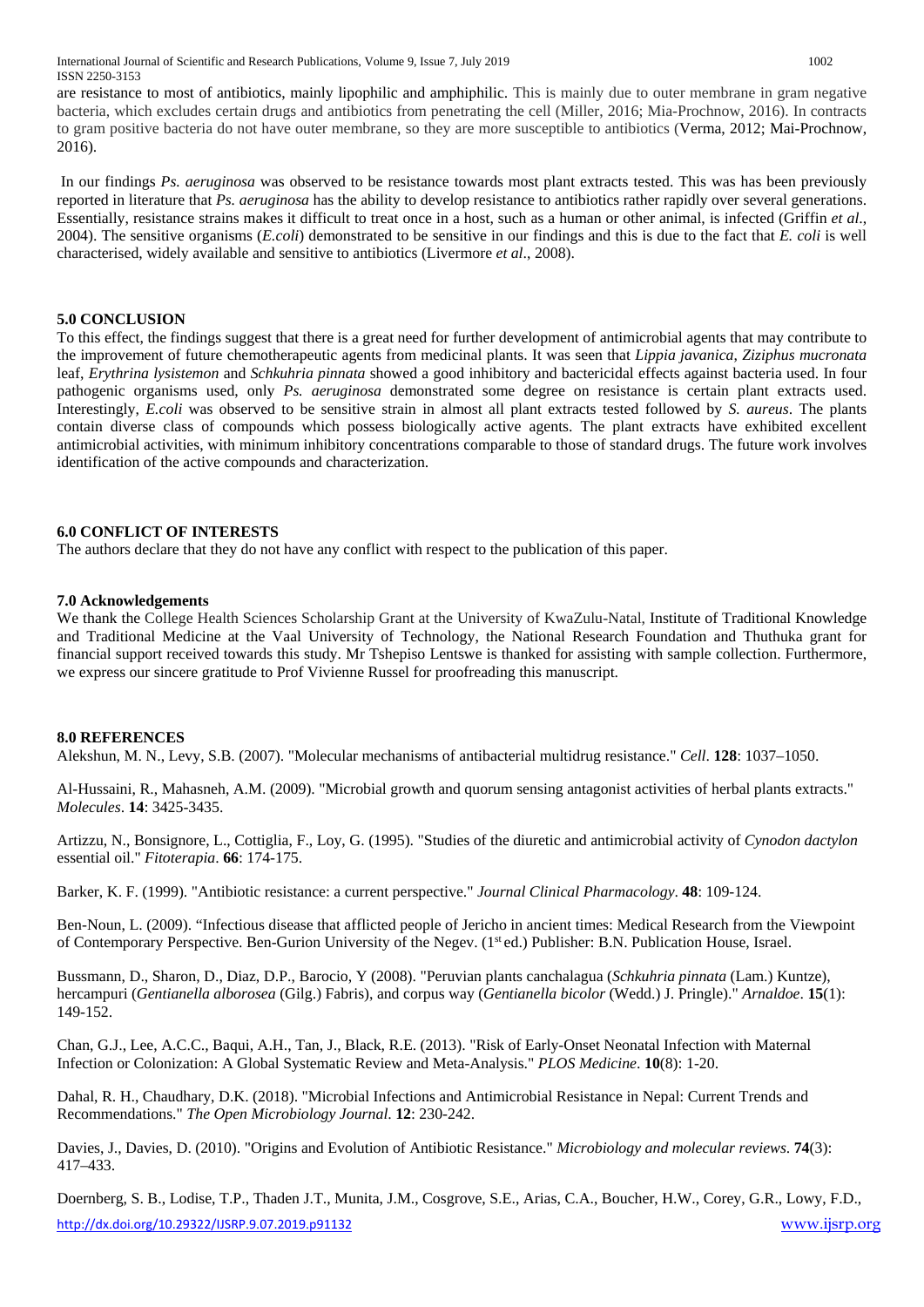International Journal of Scientific and Research Publications, Volume 9, Issue 7, July 2019 1003 ISSN 2250-3153

Murray, B., Miller, L.G., Holland, T.L., Gram-Positive Committee of the Antibacterial Resistance Leadership Group (ARLG). (2017). "Gram-positive bacterial infections: research priorities, accomplishments, and future directions of the antibacterial resistance leadership group." *Clinical Infectious Diseases* **64**(1): S24-S29.

Eloff, J. N. (1998). "A Sensitive and Quick Microplate Method to Determine the Minimal Inhibitory Concentration of Plant Extracts from Bacteria." *Planta Medica* **64**: 711-713.

Exner, M., Bhattacharya, S., Christiansen, B., Gebel, J., Goroncy-Bermes, P., Hartemann, P., Heeg, P., Ilschner, C., Kramer, A., Larson, E., Merkens, W., Mielke, M., Oltmanns, P., Ross, B., Rotter, M., Schmithausen, R.M., Sonntag, H-G., and Trautmann, M. (2017). "Antibiotic resistance: What is so special about multidrug-resistant Gram-negative bacteria?" *GMS Hygiene and Infection Control*. **12**(1-24).

Franco, B. E. M., M.A., Rodríguez, M.A.S.; Wertheimer, A.I. (2009). "The determinants of the antibiotic resistance process." *Infection and Drug Resistance*. **2**: 1-11.

Griffin, A. S., West, S.A., Buckling, A. (2004). "Cooperation and competition in pathogenic bacteria." *Nature*. **430**(7003): 1024- 7.

Izzo, A. A., di Carlo, G., Biscardi, D., de Fusco, Mascolo, N., Borrelli, F., Capasso, F., Fasulo, M.P., Autore, G. (1995). "Biological screening of Italian medicinal plants for antibacterial activity." *Phytotherapy Research*. **9**(4): 281-286.

Johnson, A. P., Pearson, A., Duckworth, G. (2005). "Surveillance and epidemiology of MRSA bacteraemia in the UK." *Journal of Antimicrobial Chemotherapy*. **56**(3): 455–462.

Klevens, R. M., Morrison, M.A., Nadle, J., Petit, S., Gershman, K., Ray, S., Harrison, L.H., Lynfield, R., Dumyati, G., Townes, J.M., Craig, A.S., Zell E.R., Fosheim, G.E., McDougal, L.K., Carey, R.B., Fridkin, S.K., for the Active Bacterial Core surveillance (ABCs) MRSA Investigators (2007). "Invasive methicillin-resistant *Staphylococcus aureus* infections in the United States." *The Journal of the American Medical Association*. **298**(15): 1763–1771.

Li, B., Webster, T.J. (2018). "Bacteria Antibiotic Resistance: New Challenges and Opportunities for Implant-Associated Orthopaedic Infections." *Journal of Orthopaedic Research*. **36**(1): 22-32.

Li, X. Z., Plésiat, P., Nikaidoc, H. (2015). "The Challenge of Efflux-Mediated Antibiotic Resistance in Gram-negative Bacteria." *Clinical Microbiology Reviews*. **28**(2): 337-418.

Livermore, D. M., Hope, R., Brick, G., Lillie, M., Reynolds, R. (2008). "Non-susceptibility Trends among Enterobacteriaceae from Bacteraemia in the UK and Ireland, 2001–06." *Journal of Antimicrobial Chemotherapy*. **62** (Suppl 2): 41-54.

Luh, K. T., Hsueh, P.R., Teng, L.J., Pan, H.J., Chen, Y.C., Lu, J.J., Wu, J.J., Ho, S.W. (2000). "Quinupristin-Dalfopristin Resistance among Gram-Positive bacteria in Taiwan." *Antimicrobial agents and chemotherapy*. **44**(12): 3374-3380.

Mai-Prochnow, A., Clauson, M., Hong, J., Murphy, A.B. (2016). "Gram-positive and Gram-negative bacteria differ in their sensitivity to cold plasma." *Nature*. **6**(38610): 1-11.

Marsh, J., Goode, J. (1994). Antimicrobial peptides Ciba Foundation Symposium. Chichester, John Wiley & Sons. 186.

Miller, S. I. (2016). "Antibiotic resistance and regulation of the Gram-negative bacterial outer membrane barrier by host innate immune molecules." *American Society for Microbiology*. **7**(5): 1-3.

Mwambete, K. D. (2009). "The *in vitro* antimicrobial activity of fruit and leaf crude extracts of *Momordica charantia*: a Tanzania medicinal plant." *African Health Sciences*. **9**(1): 34-39.

Nascimento, G. F., Locatelli, J., Freitas, P.C., Silva, G.L. (2000). "Antibacterial activity of plant extracts and phytochemical on antibiotic resistant bacteria." *Brazilian Journal of Microbiology*. **31**: 247-256.

Palmer, E., Pitman, N. (1972). Trees of southern Africa, vol. 2. Cape Town., Publishers: Balkema, Amsterdam.

Prestinaci, F., Pezzotti, P., Pantosti, A. (2016). "Antimicrobial resistance: a global multifaceted phenomenon." *Pathogens and Global Health*. **109**(7): 309-318.

Ryan, K. J., Ray, C.G., Ahmad, N., Drew, W.L., Lagunoff, M., Pottinger, P., Reller, L.B., Sterling, C.R. (2014). Pathogenesis of Bacterial Infections". Sherris Medical Microbiology (6<sup>th</sup> ed.). New York, McGraw Hill Education.